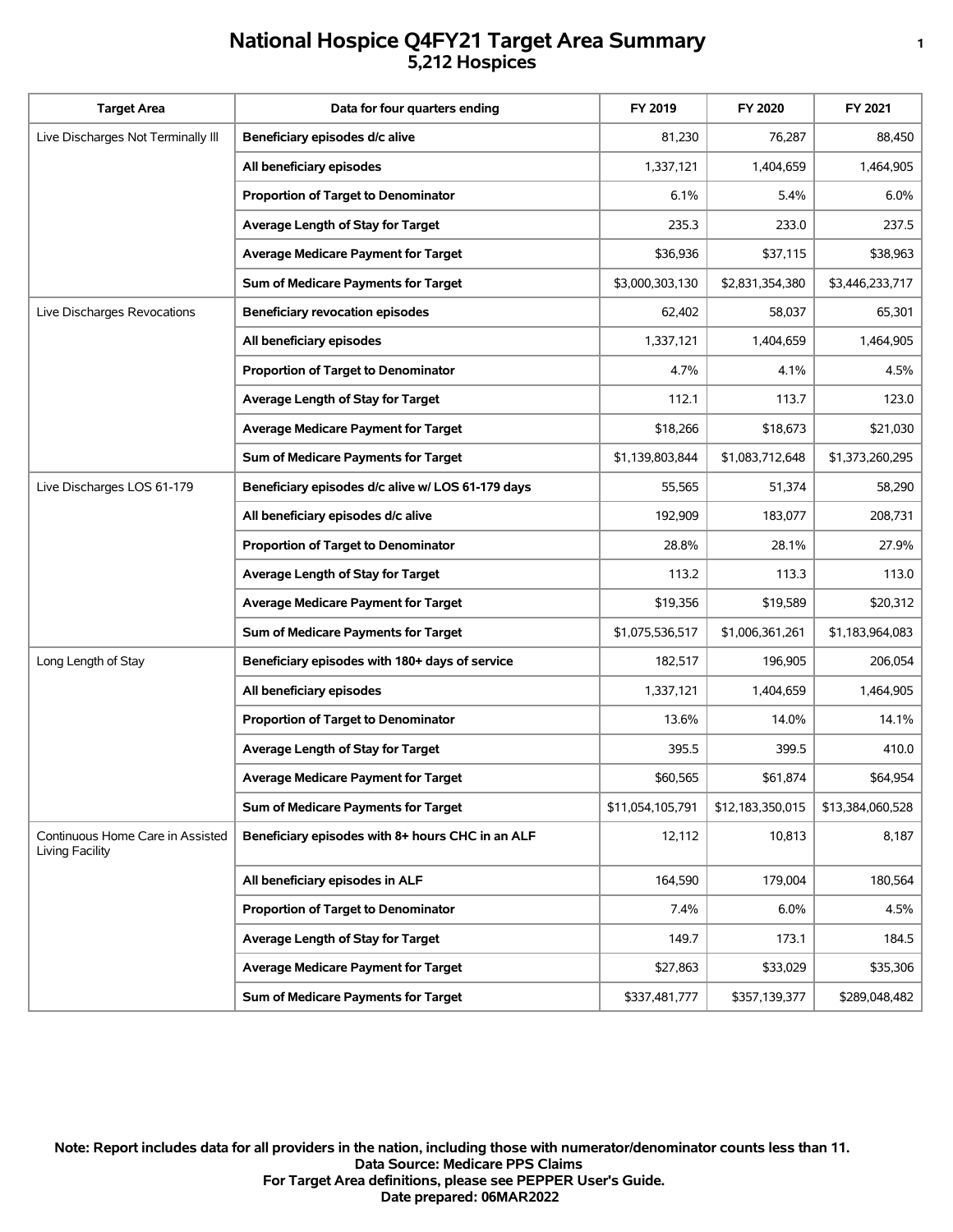## **National Hospice Q4FY21 Target Area Summary <sup>2</sup> 5,212 Hospices**

| <b>Target Area</b>                               | Data for four quarters ending                                                            | FY 2019          | FY 2020          | FY 2021          |
|--------------------------------------------------|------------------------------------------------------------------------------------------|------------------|------------------|------------------|
| Routine Home Care in Assisted<br>Living Facility | RHC days in an ALF                                                                       | 24,201,512       | 25,735,267       | 25,030,451       |
|                                                  | All RHC days                                                                             | 117,799,782      | 125,266,002      | 125,809,208      |
|                                                  | <b>Proportion of Target to Denominator</b>                                               | 20.5%            | 20.5%            | 19.9%            |
| Routine Home Care in Nursing<br>Facility         | RHC days in a NF                                                                         | 20,153,179       | 19,406,773       | 15,980,867       |
|                                                  | All RHC days                                                                             | 117,799,782      | 125,266,002      | 125,809,208      |
|                                                  | <b>Proportion of Target to Denominator</b>                                               | 17.1%            | 15.5%            | 12.7%            |
| Routine Home Care in Skilled<br>Nursing Facility | RHC days in a SNF                                                                        | 6,884,680        | 6,648,340        | 5,485,775        |
|                                                  | All RHC days                                                                             | 117,799,782      | 125,266,002      | 125,809,208      |
|                                                  | <b>Proportion of Target to Denominator</b>                                               | 5.8%             | 5.3%             | 4.4%             |
| Claims with Single Diagnosis<br>Coded            | Claims with one diagnosis coded                                                          | 463,714          | 480,474          | 441,151          |
|                                                  | All claims                                                                               | 5,259,720        | 5,546,032        | 5,625,738        |
|                                                  | <b>Proportion of Target to Denominator</b>                                               | 8.8%             | 8.7%             | 7.8%             |
| No GIP or CHC                                    | Episodes with no GIP or CHC                                                              | 1,005,576        | 1,079,332        | 1,140,805        |
|                                                  | All episodes                                                                             | 1,337,121        | 1,404,659        | 1,464,905        |
|                                                  | <b>Proportion of Target to Denominator</b>                                               | 75.2%            | 76.8%            | 77.9%            |
|                                                  | Average Length of Stay for Target                                                        | 97.0             | 96.3             | 97.5             |
|                                                  | <b>Average Medicare Payment for Target</b>                                               | \$15,632         | \$15,674         | \$16,307         |
|                                                  | Sum of Medicare Payments for Target                                                      | \$15,719,089,572 | \$16,917,553,957 | \$18,602,907,248 |
| Long GIP Stays                                   | $GIP$ stays $>$ 5 days                                                                   | 75,450           | 71,768           | 67,502           |
|                                                  | All GIP stays                                                                            | 300,189          | 297,454          | 302,646          |
|                                                  | <b>Proportion of Target to Denominator</b>                                               | 25.1%            | 24.1%            | 22.3%            |
| Average Part D Home                              | Count of Part D claims for beneficiaries residing at home                                | 2,582,195        | 2,836,283        | 3,326,952        |
|                                                  | Count of hospice episodes of at least three days for<br>beneficiaries residing at home   | 582,542          | 655,556          | 732,620          |
|                                                  | <b>Rate of Target to Denominator</b>                                                     | 4.43             | 4.33             | 4.54             |
|                                                  | Average Length of Stay for Target                                                        | 167.3            | 165.7            | 177.9            |
| Average Part D ALF                               | Count of Part D claims for beneficiaries residing in an ALF                              | 1,502,717        | 1,679,466        | 1,744,764        |
|                                                  | Count of hospice episodes of at least three days for<br>beneficiaries residing in an ALF | 148,645          | 158,448          | 160,828          |
|                                                  | <b>Rate of Target to Denominator</b>                                                     | 10.11            | 10.60            | 10.85            |
|                                                  | Average Length of Stay for Target                                                        | 201.7            | 209.0            | 214.3            |

**Date prepared: 06MAR2022 For Target Area definitions, please see PEPPER User's Guide. Data Source: Medicare PPS Claims Note: Report includes data for all providers in the nation, including those with numerator/denominator counts less than 11.**